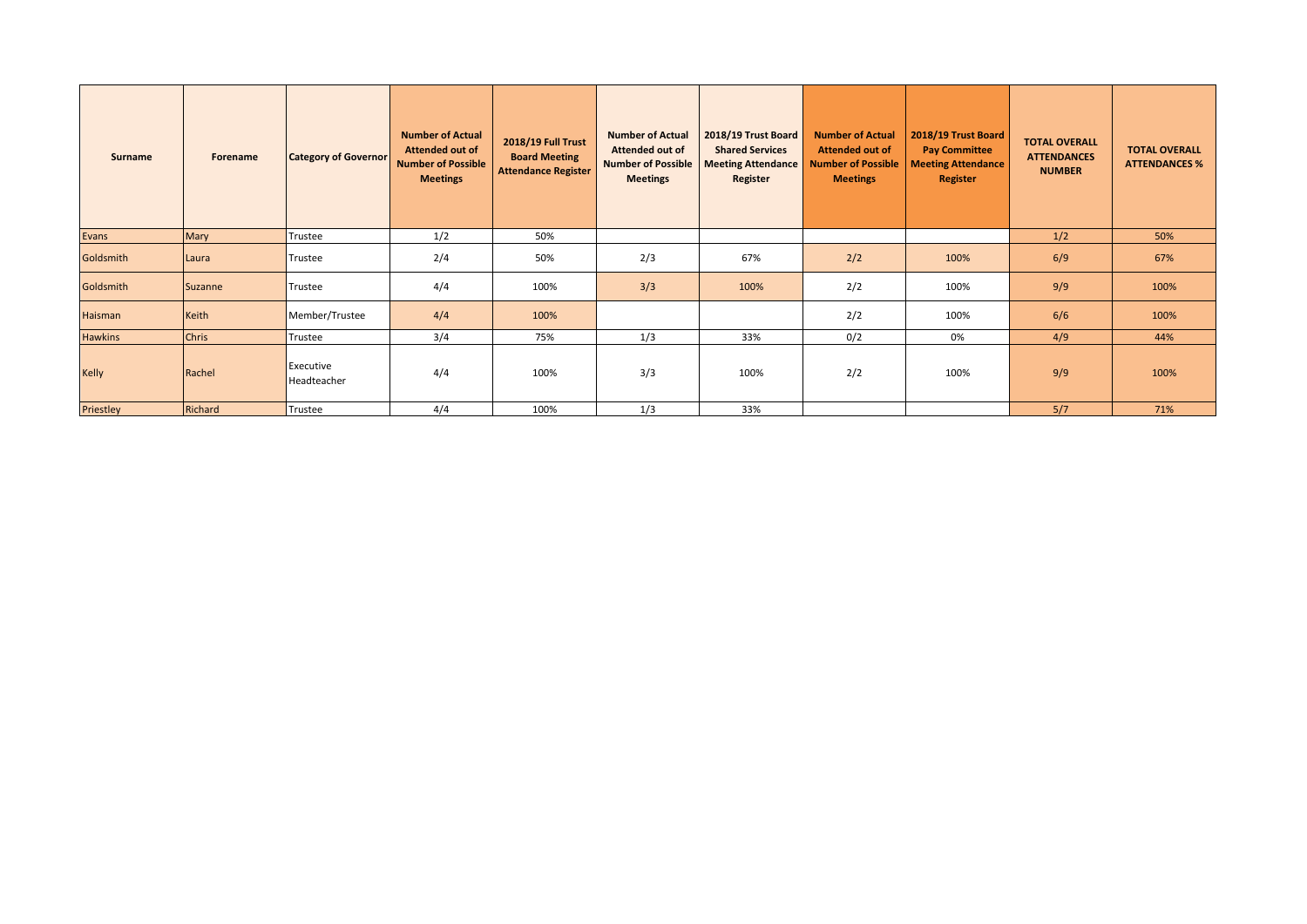| <b>Surname</b> | Forename     | <b>Category of Governor</b> | <b>Appointed By</b> | <b>Date of Appointment</b> | <b>Term of Office</b><br><b>Expires</b> | <b>Date of Resignation</b><br>(if applicable) | <b>Where on GIAS</b> | <b>Responsibilities</b>                                                                                      | <b>Relevant Business or</b><br><b>Other Interests</b>                                                                                                                                                                                                                                                                            | <b>2018/19 Meeting</b><br><b>Attendance Register</b> |
|----------------|--------------|-----------------------------|---------------------|----------------------------|-----------------------------------------|-----------------------------------------------|----------------------|--------------------------------------------------------------------------------------------------------------|----------------------------------------------------------------------------------------------------------------------------------------------------------------------------------------------------------------------------------------------------------------------------------------------------------------------------------|------------------------------------------------------|
| Ash            | Simon        | Member                      | <b>Members</b>      | 01/04/2017                 | 14/12/2021                              |                                               | <b>SVET</b>          |                                                                                                              | None                                                                                                                                                                                                                                                                                                                             | 100%                                                 |
| <b>Blake</b>   | <b>Derek</b> | Member                      | <b>Members</b>      | 27/05/2011                 | 31/08/2019                              |                                               | <b>SVET</b>          |                                                                                                              | Clare Castle Country<br>Park - Trustee<br>Ancient House<br>Museum - Trustee<br>.Clare Liaison &<br>Support Project - wife<br>is Secretary and part<br>time driver<br>Independent Review<br>Panel, West Suffolk<br>Council - Member of<br>Panel<br>.Suffolk Local Access<br>Forum, Suffolk<br>County Council -<br>Member of Forum | 100%                                                 |
| Evans          | Mary         | Trustee                     | Members             | 14/12/2017                 | 14/12/2021                              | 16/05/2019 SVET                               |                      | <b>Board of Trustees</b><br><b>Trustees Shared</b><br>Services Committee                                     | .Suffolk County<br>Council - Elected<br>Councillor<br>.St Edmundsbury<br>Borough Council -<br><b>Elected Councillor</b>                                                                                                                                                                                                          | 50%                                                  |
| Goldsmith      | Laura        | Trustee                     | <b>Members</b>      | 09/12/2016                 | 09/12/2019                              |                                               | <b>SVET</b>          | <b>Board of Trustees</b><br><b>Trustees Shared</b><br>Services Committee<br><b>Trustees Pay</b><br>Committee | Philips Electronics UK<br>Ltd - Employed as HR<br>Manager<br>Ann Goldsmith Ltd -<br>Parent is Company<br>Director                                                                                                                                                                                                                | 67%                                                  |
| Goldsmith      | Suzanne      | Trustee                     | Members             | 09/12/2016                 | 09/12/2019                              |                                               | <b>SVET</b>          | <b>Board of Trustees</b><br><b>Trustees Shared</b><br>Services Committee<br><b>Trustees Pay</b><br>Committee | Price Bailey LLP -<br>Auditor                                                                                                                                                                                                                                                                                                    | 100%                                                 |